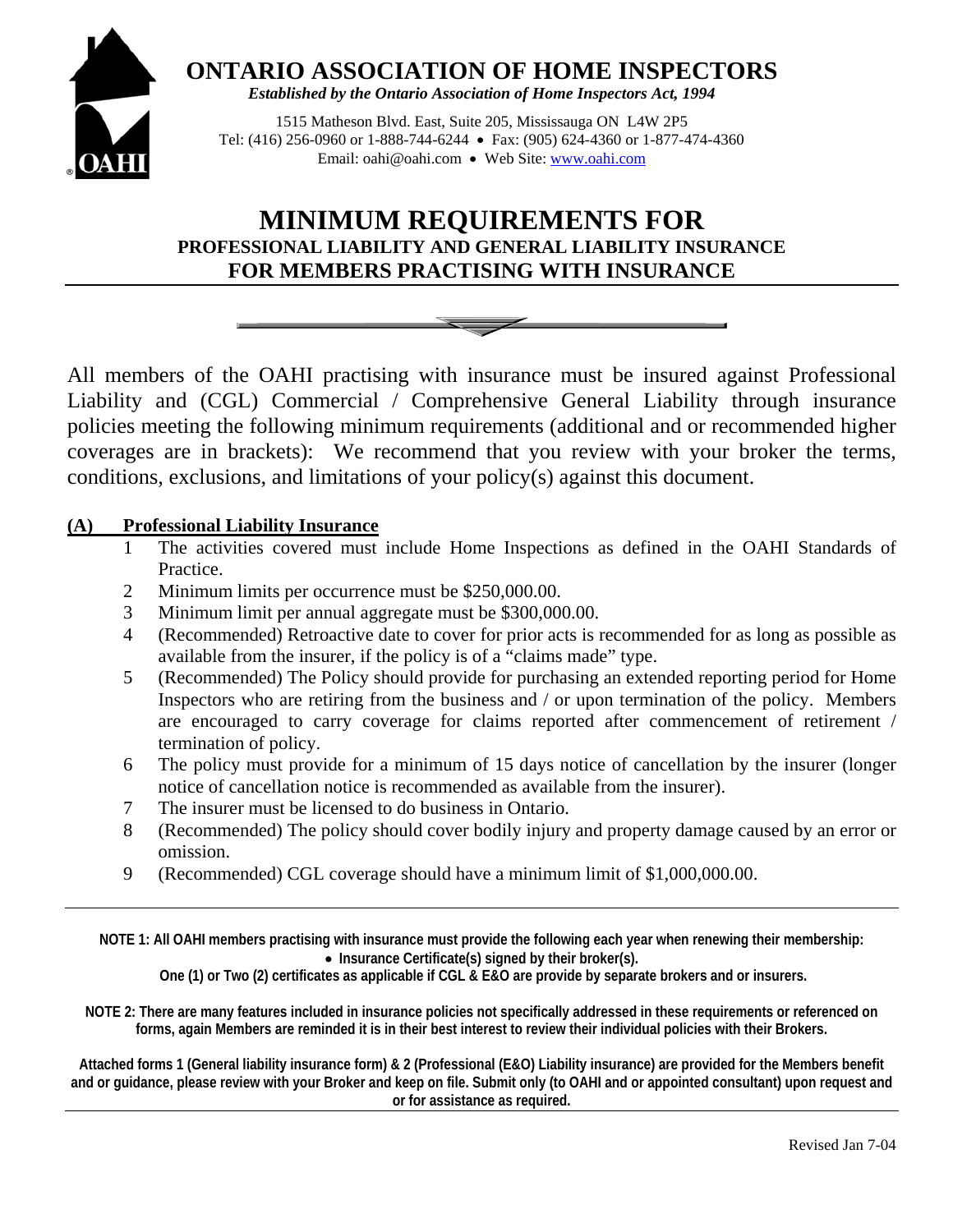## **GENERAL LIABILITY INSURANCE REPORT FORM 1**



 $\mathbf{r}$ 

#### **INSURED INSPECTORS MUST REVIEW WITH BROKER and KEEP AVAILABLE (on file).**

THE FOLLOWING ARE MINIMUM REQUIREMENTS, OAHI RECOMMENDS HIGHER LIMITS **\***AND LONGER PERIODS OF TIME ALL TERMS, CONDITIONS, LIMITATIONS AND EXCLUSIONS CONTAINED IN YOUR POLICY SHOULD BE REVIEWED WITH YOUR INSURER OR BROKER.

| <b>TYPE OF POLICY</b>                                                                                                                                                                                    | $\square$ COMMERCIAL GENERAL LIABILITY OR $\square$ COMPREHENSIVE GENERAL LIABILITY |            |           |                                        |                                                                                                  |           |            |           |  |
|----------------------------------------------------------------------------------------------------------------------------------------------------------------------------------------------------------|-------------------------------------------------------------------------------------|------------|-----------|----------------------------------------|--------------------------------------------------------------------------------------------------|-----------|------------|-----------|--|
| <b>NAMED INSURED</b><br><b>PRINT NAMES</b>                                                                                                                                                               | $\Box$ INSPECTOR(S) NAME(S)                                                         |            |           |                                        |                                                                                                  |           |            |           |  |
| ALL TO BE INCLUDED IN THE POLICY                                                                                                                                                                         | $\Box$ FIRM NAME                                                                    |            |           |                                        |                                                                                                  |           |            |           |  |
| <b>ADDRESS</b>                                                                                                                                                                                           |                                                                                     |            |           |                                        |                                                                                                  |           |            |           |  |
| <b>INSURANCE BROKER FIRM NAME</b>                                                                                                                                                                        |                                                                                     |            |           |                                        |                                                                                                  |           |            |           |  |
| <b>BROKER ADDRESS &amp; PHONE</b>                                                                                                                                                                        |                                                                                     |            |           |                                        |                                                                                                  |           |            |           |  |
| EFFECTIVE DATE                                                                                                                                                                                           | <b>EXPIRY DATE</b>                                                                  |            |           |                                        |                                                                                                  |           |            |           |  |
| <b>INSURANCE COMPANY</b>                                                                                                                                                                                 |                                                                                     |            |           |                                        | POLICY NUMBER                                                                                    |           |            |           |  |
| AMOUNT OF COVERAGE                                                                                                                                                                                       |                                                                                     |            |           | \$<br>SHOULD BE AT LEAST \$1,000,000 * |                                                                                                  |           |            |           |  |
| DEDUCTIBLE PER OCCURRENCE (CLAIM)                                                                                                                                                                        |                                                                                     |            |           | \$                                     |                                                                                                  |           |            |           |  |
| PLEASE ANSWER ALL OF THE FOLLOWING QUESTIONS.                                                                                                                                                            |                                                                                     |            |           |                                        | <b>YES</b>                                                                                       | <b>NO</b> |            |           |  |
|                                                                                                                                                                                                          |                                                                                     |            |           |                                        |                                                                                                  |           |            |           |  |
| IS THE INSURANCE COMPANY LICENCED TO OPERATE IN ONTARIO?                                                                                                                                                 |                                                                                     |            |           |                                        |                                                                                                  |           |            |           |  |
| DO THE ACTIVITIES COVERED INCLUDE ALL HOME INSPECTIONS AS DEFINED BY THE OAHI STANDARDS OF PRACTICE?                                                                                                     |                                                                                     |            |           |                                        |                                                                                                  |           |            |           |  |
| DOES THE POLICY CONTAIN 30 DAYS** NOTICE OF CANCELLATION TO THE INSURED AND OAHI?<br>OAHI Registrar 1515 Matheson Blvd. East, Suite 205, Mississauga ON L4W 2P5<br>Phone (416) 256 0960 1 (888) 744 6244 |                                                                                     |            |           |                                        |                                                                                                  |           |            |           |  |
|                                                                                                                                                                                                          |                                                                                     |            |           |                                        | THE FOLLOWING ARE NOT, ALL MANDATORY, BUT PLEASE DISCUSS WITH YOUR BROKER OR INSURER AND ANSWER. |           |            |           |  |
|                                                                                                                                                                                                          |                                                                                     | <b>YES</b> | <b>NO</b> |                                        |                                                                                                  |           | <b>YES</b> | <b>NO</b> |  |
| PREMISES, OPERATIONS                                                                                                                                                                                     |                                                                                     |            |           |                                        | PRODUCTS AND COMPLETED OPERATIONS                                                                |           |            |           |  |
| OCCURRENCE PROPERTY DAMAGE                                                                                                                                                                               |                                                                                     |            |           |                                        | <b>EMPLOYEES AS ADDITIONAL INSUREDS</b>                                                          |           |            |           |  |
| BODILY INJURY AND PROPERTY DAMAGE                                                                                                                                                                        |                                                                                     |            |           |                                        | <b>EMPLOYEE BENEFITS LIABILITY</b>                                                               |           |            |           |  |
| NEWLY ACQUIRED ORGANIZATIONS 90 DAYS                                                                                                                                                                     |                                                                                     |            |           |                                        | LIMITED WATERCRAFT LIABILITY                                                                     |           |            |           |  |
| INTENTIONAL ACTS AMENDMENT                                                                                                                                                                               |                                                                                     |            |           |                                        | WORLDWIDE ACTS COVERAGE                                                                          |           |            |           |  |
| CONTINGENT EMPLOYER'S LIABILITY                                                                                                                                                                          |                                                                                     |            |           |                                        | <b>BLANKET CONTRACTUAL,</b>                                                                      |           |            |           |  |
| <b>BROAD FORM AUTOMOBILE</b>                                                                                                                                                                             |                                                                                     |            |           |                                        | BROAD FORM PROPERTY DAMAGE                                                                       |           |            |           |  |
| S.P.F. # 6 STANDARD NON-OWNED AUTOMOBILE                                                                                                                                                                 |                                                                                     |            |           |                                        | OWNERS / CONTRACTORS PROTECTIVE                                                                  |           |            |           |  |
| PERSONAL INJURY (LIBEL & SLANDER)                                                                                                                                                                        |                                                                                     |            |           |                                        | <b>EMPLOYERS' LIABILITY COVERAGE RIDER</b>                                                       |           |            |           |  |
| TENANTS LEGAL LIABILITY BROAD FORM                                                                                                                                                                       |                                                                                     |            |           |                                        | INCIDENTAL MEDICAL MALPRACTICE                                                                   |           |            |           |  |
| ADVERTISING LIABILITY                                                                                                                                                                                    |                                                                                     |            |           |                                        | LIMITED POLLUTION / ENVIRONMENTAL LIABILITY                                                      |           |            |           |  |
| MEDICAL PAYMENTS RIDER \$ 2,500 PER PERSON                                                                                                                                                               |                                                                                     |            |           |                                        | <b>CROSS LIABILITY</b>                                                                           |           |            |           |  |

I CERTIFY THAT I HAVE REVIEWED ALL OF THE ABOVE WITH MY BROKER AND/OR INSURANCE COMPANY AND

MY POLICY MEETS THE MINIMUM STANDARDS OF OAHI

| INSPECTOR'S SIGNATURE $\boldsymbol{\Lambda}$ | <b>DATE</b>              |         |  |
|----------------------------------------------|--------------------------|---------|--|
| PLEASE PRINT NAME                            | <b>POSITION OR TITLE</b> | PHONE # |  |